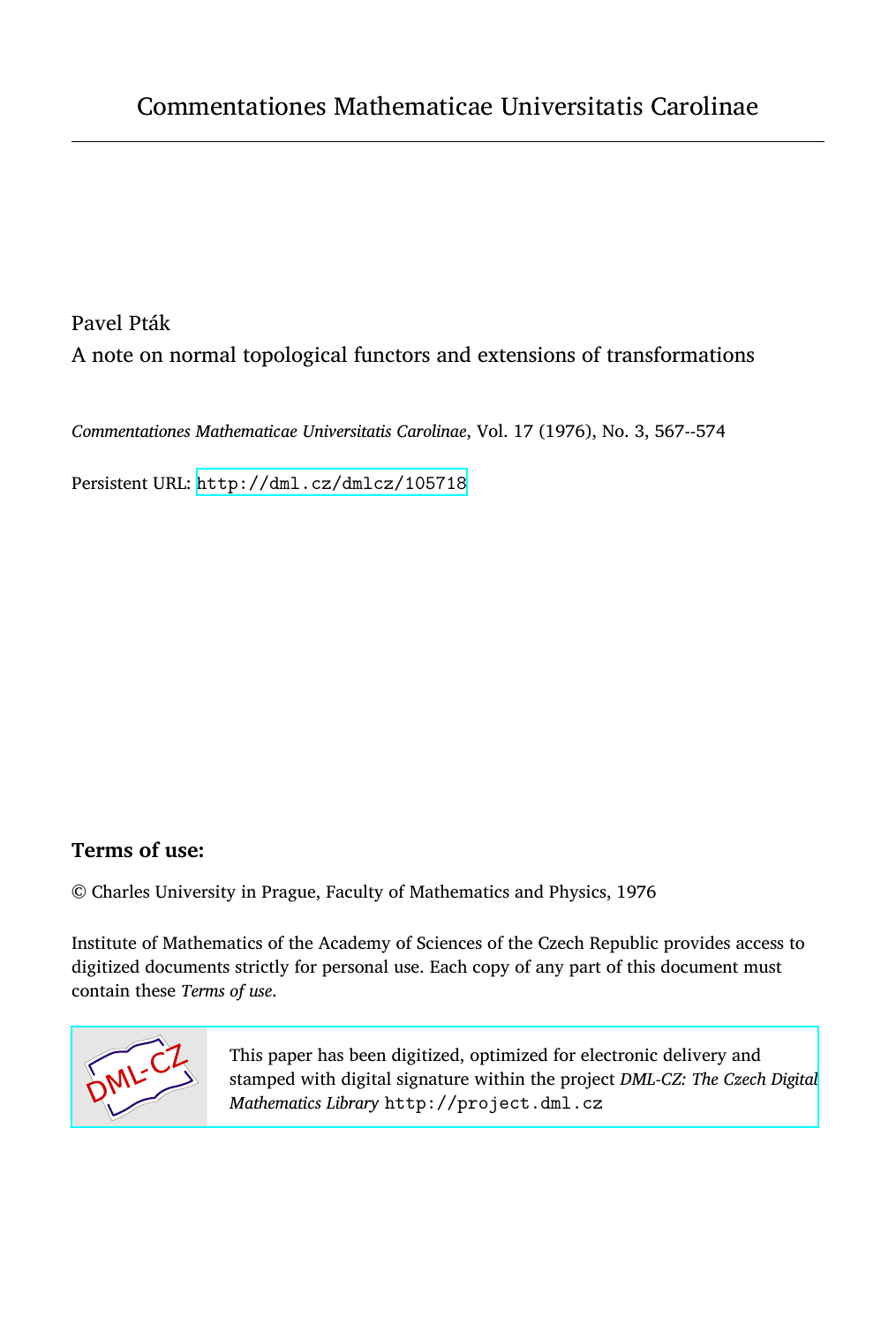## COMMENTATIONES MATHEMATICAE UNIVERSITATIS CAROLINAE

### $17.3$  (1976)  $*$

# A NOTE ON NORMAL TOPOLOGICAL FUNCTORS AND EXTENSIONS OF

#### TRANSFORMATIONS

Pavel PTÁK, Praha

 $\frac{d\bar{D}}{d\bar{D}}$ 

Abstract: The notion of normality can be variously generalized for the functors  $F: k \longrightarrow Top$  from a category k into topological spaces (by means of the separation of the closed subfunctors of F by the open ones, the extensions of transformations of a closed subfunctor of F on the entire F, etc.). The discussion of the definitions is presented. The notion of the weakly filtered category is introduced and used (a category is weakly filtered if for any two morphisms  $\alpha_1: \sigma \longrightarrow \sigma_1$ ,  $\alpha_2: \sigma \longrightarrow \sigma_2$  there are morphisms  $\beta_1: \sigma_1 \longrightarrow p$ ,  $\beta_2: \sigma_2 \longrightarrow p$  with  $\beta_1 \propto_1$  =  $=$   $\beta_2 \alpha_2$ ).

Key words: Topological functor, natural transformation.

AMS: 18A99, 54D15 Ref. 2.: 2.726.2 

The notion of normality in topological spaces can be naturally transferred into the topological functors. There are some possibilities for the definition. We may call a functor F:  $k \rightarrow$ Top

SEP-normal if any two disjoint closed subfunctors of F can be separated by two open subfunctors,

TU-normal if any natural transformation of a closed subfunctor of F to the constant functor  $C_R$  on reals can be extended on the entire F,

 $-567 -$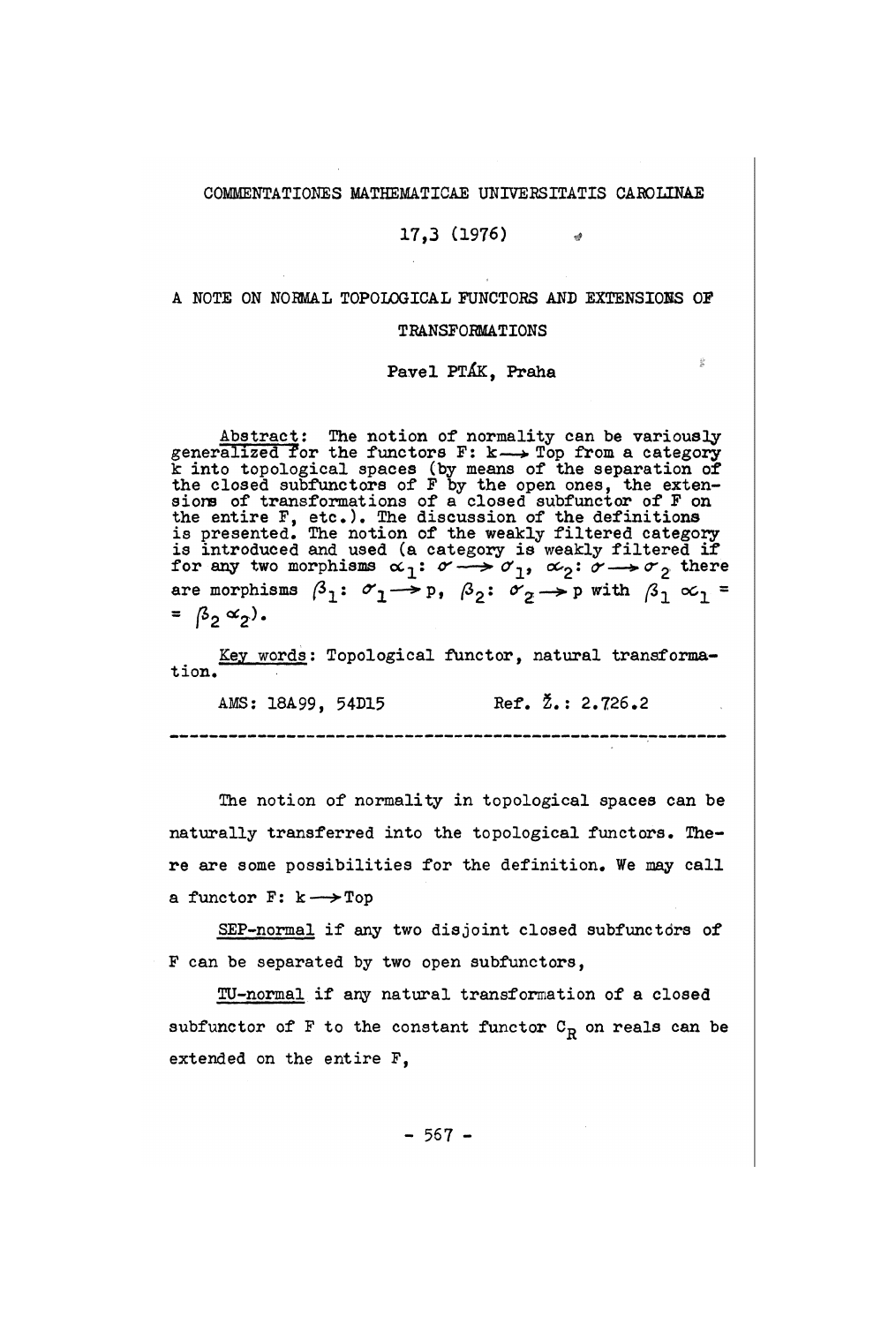TU--normal if any two disjoint closed subfunctors of F can be separated by a natural transformation,

OB-normal if *¥&* is a normal topological space for all objects  $\sigma \in k$ .

This note brings a discussion of the relations between the present definitions (if a category k is given). Evidently, TU-normality is equivalent to  $TU^1$ -normality. The other notions are not the same. It is proved that TUnormality is equivalent to SEP-normality iff the category k has the following property: If  $\alpha_1: \alpha \rightarrow \alpha_1$ ,  $\alpha_2:$ :  $\sigma \rightarrow \sigma$  are morphisms of k then there are morphisms  $\beta_1: \sigma_1 \rightarrow p, \quad \beta_2: \sigma_2 \rightarrow p$  such that  $\beta_1 \alpha_1 = \beta_2 \alpha_2$ . We call such categories weakly filtered (as a weaker notion than the one of the filtered category studied in Mac Lane's book [ML]).

For the small categories we have as a corrolary that 1. if k is weakly filtered and F is SEP-normal then colim F is a normal space and 2. the functor colim: : [k, Set]  $\longrightarrow$  Set preserves monomorphisms iff k is weakly filtered.

The notion of OB-normality is completely different from the other ones. The situation is illustrated by examples.

I would like to thank V. Trnková who called my attention to this question. She also started the examination of similar problems (see [KT3). For further investigation of analogous sort, see [AR3.

Notions and results. We shall deal with covariant

 $-568 -$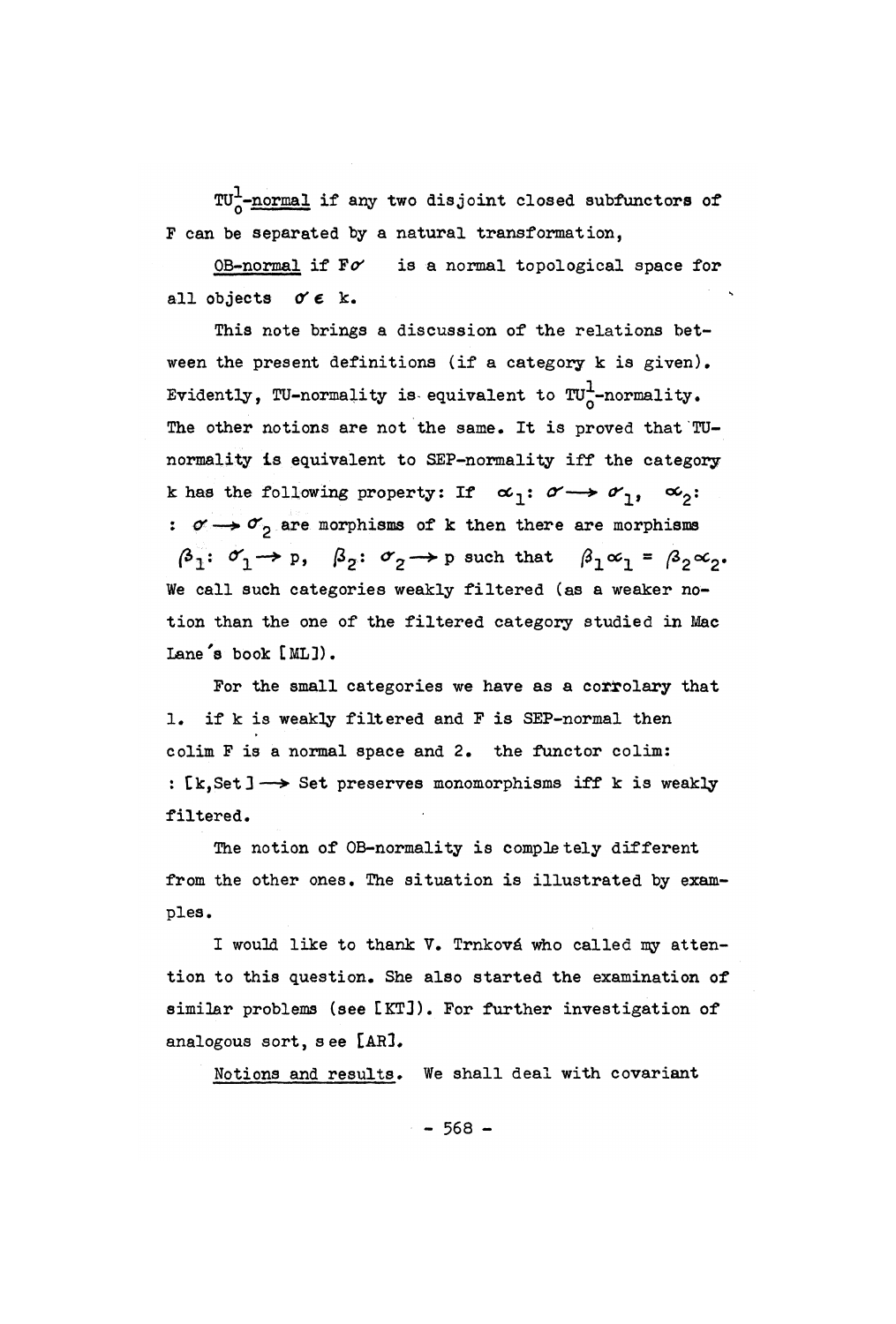functors F:  $k \rightarrow$  Top from a category k into the category of topological spaces. A functor  $F_1: k \rightarrow Top$  is a subfunctor (closed subfunctor, open subfunctor) of F if for each morphism  $\alpha: \sigma \rightarrow p$ ,  $F_1 \sigma$  is a subspace (closed subspace, open subspace) of  $F\sigma$  and  $F_1\sigma$  is the domain-range restriction of  $F \nightharpoonup$  . A subfunctor  $F_1$  is inversion preserving (or IP-subfunctor) if  $x \in F_1 \sigma$  whenever  $F \propto (x) \in F_1 \circ r$  for a morphism  $\propto : \sigma \rightarrow \sigma_1$ .

Two subfunctors  $F_1$ ,  $F_2$  of F are separated if there exist two disjoint open subfunctors  $G_1$ ,  $G_2$  such that  $F_1 \subset$ c  $G_1$ ,  $F_2$ c  $G_2$ . If any two disjoint closed subfunctors of F are separated we call F SEP-normal.

Following the topological situation, we can call a functor F:  $k \longrightarrow$  Top Tietze-Urysohn normal (TU-normal) if it holds: Given a closed subfunctor  $F_1$  of F and given a natural transformation  $\alpha_1: F_1 \longrightarrow C_R$ ,  $C_R$  being the constant functor on reals, then there exists a transformation  $\kappa : F \longrightarrow C_R$  which is an extension of  $\kappa$ <sub>7</sub>. Of course, any TU-normal functor is SEP-normal.

Definition: A category is called weakly filtered if for each pair of morphisms  $\alpha_1: \sigma \rightarrow \sigma_1$ ,  $\alpha_2: \sigma \rightarrow \sigma_2$ there are morphisms  $\beta_1: \sigma_1 \rightarrow p$ ,  $\beta_2: \sigma_2 \rightarrow p$  with  $\beta_1$  $\beta_1 \alpha_1 = \beta_2 \alpha_2$ .

Theorem: Let k be a category. If k is weakly filtered then any SEP-normal functor F: k— *>* Top is TU-normal. If k is not weakly filtered then we can construct a SEPnormal functor F: k -> Top which is not TU-normal.

Proof: Suppose k is weakly filtered and F:  $k \longrightarrow Top$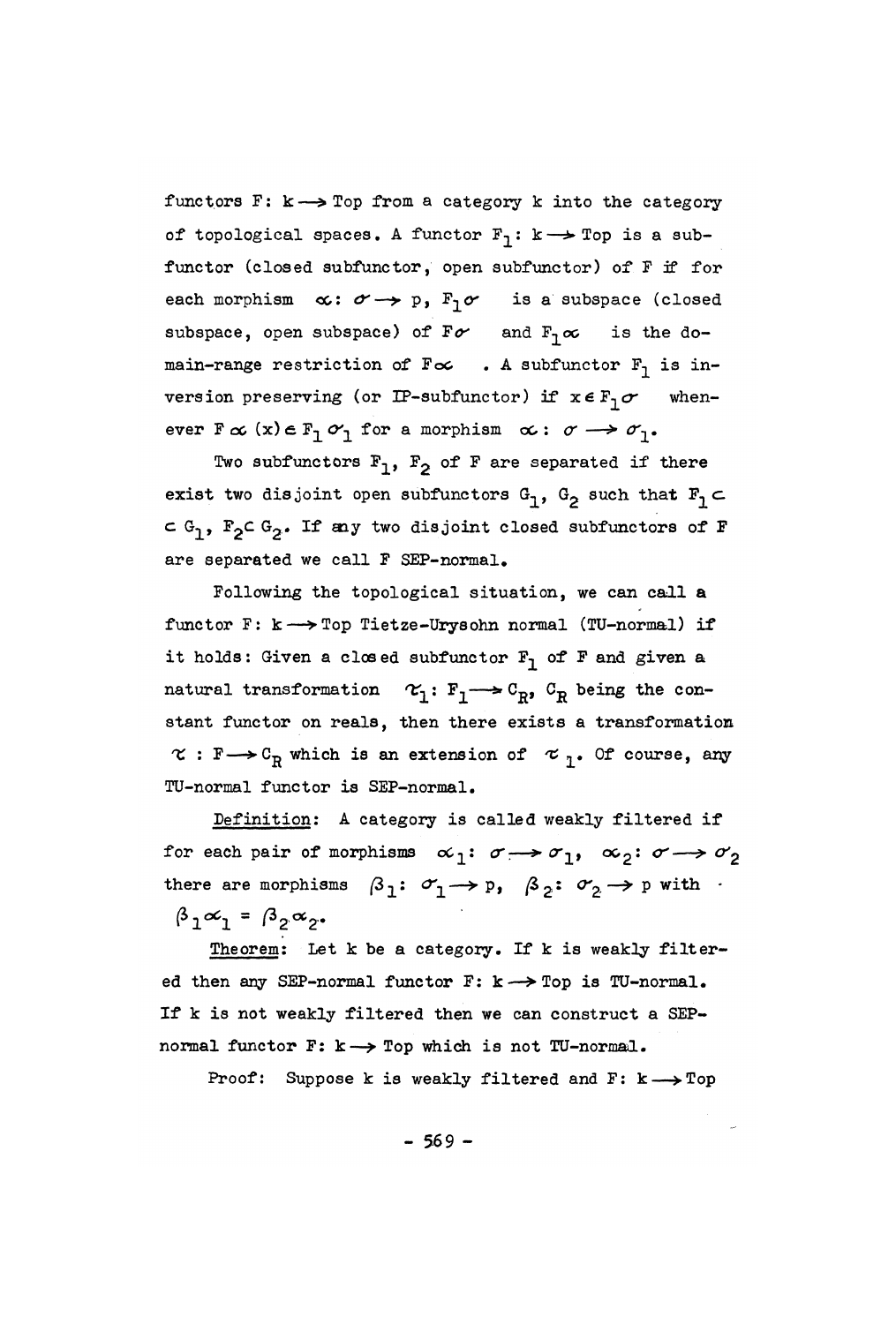is SEP-normal. Then any two disjoint closed subfunctors of P may be separated by two open (or closed) IP-subfunctors of F. Indeed, if  $F_1$ ,  $F_2$  are two closed subfunctors of F then they are separated by open subfunctors  $H_1$ ,  $H_2$ and putting

 $G_1 \sigma = \{x \in F \sigma \mid F \infty(x) \in H_1p \text{ for some } \infty : \sigma \rightarrow p\}$  $G_2 \sigma = i y \epsilon F \sigma$  |  $F \propto (y) \epsilon H_2 p$  for some  $\alpha: \sigma \rightarrow p$  ? we obtain two open IP-subfunctors with  $G_1 \supset F_1$ ,  $G_2 \supset F_2$ . We have to show that  $G_1$ ,  $G_2$  are disjoint. Suppose  $z \in G_1$  or n  $\alpha_1 \circ \alpha_2 \circ \cdots$  Then there are morphisms  $\alpha_1 \colon \alpha \rightarrow \alpha_1$ ,  $\alpha_2$ :  $\sigma \rightarrow \sigma_2$  with  $F\alpha_1(z) \in H_1 \sigma_1$ ,  $F\alpha_2(z) \in H_2 \sigma_2$ . Choose  $\beta_1: \sigma_1 \rightarrow p, \quad \beta_2: \sigma_2 \rightarrow p$  such that  $\beta_1 \alpha_1 = \beta_2 \alpha_2$ Then F  $\beta_1$   $F \propto_1(z)$  = F $\beta_2$ F $\propto_2(z)$  and therefore  ${\tt H}_1$ p $\cap$  H<sub>2</sub>p $\neq$ Ø - a contradiction.

If we want to separate  $F_1$ ,  $F_2$  by closed IP-subfunctors we first take the open IP-subfunctors  $G_1$ ,  $G_2$  and put  $K_1\sigma = F\sigma - G_1\sigma$  . Then we separate  $K_1$ ,  $F_1$  by open IPsubfunctors  $G_1$ ,  $G_2$  and put  $K_2 \sigma = F \sigma - G_1^{\prime} \sigma$ . The functors  $K_1$ ,  $K_2$  will do.

According to the Urysohn's procedure, it suffices to prove that for any disjoint closed subfunctors  $F_1$ ,  $F_2$  of  $F$ and for any transformation  $\tau : F_1 \cup F_2 \longrightarrow R$  with  $\tau'F_1 = 0$ ,  $\tau'$  F<sub>2</sub> = 1 there is an extension on F. But we can adopt the standard method - the role of the open sets in the sequence from one closed set to the other play the open IP-subfunctors of F (the induction runs by the observations on the start of this proof).

 $- 570 -$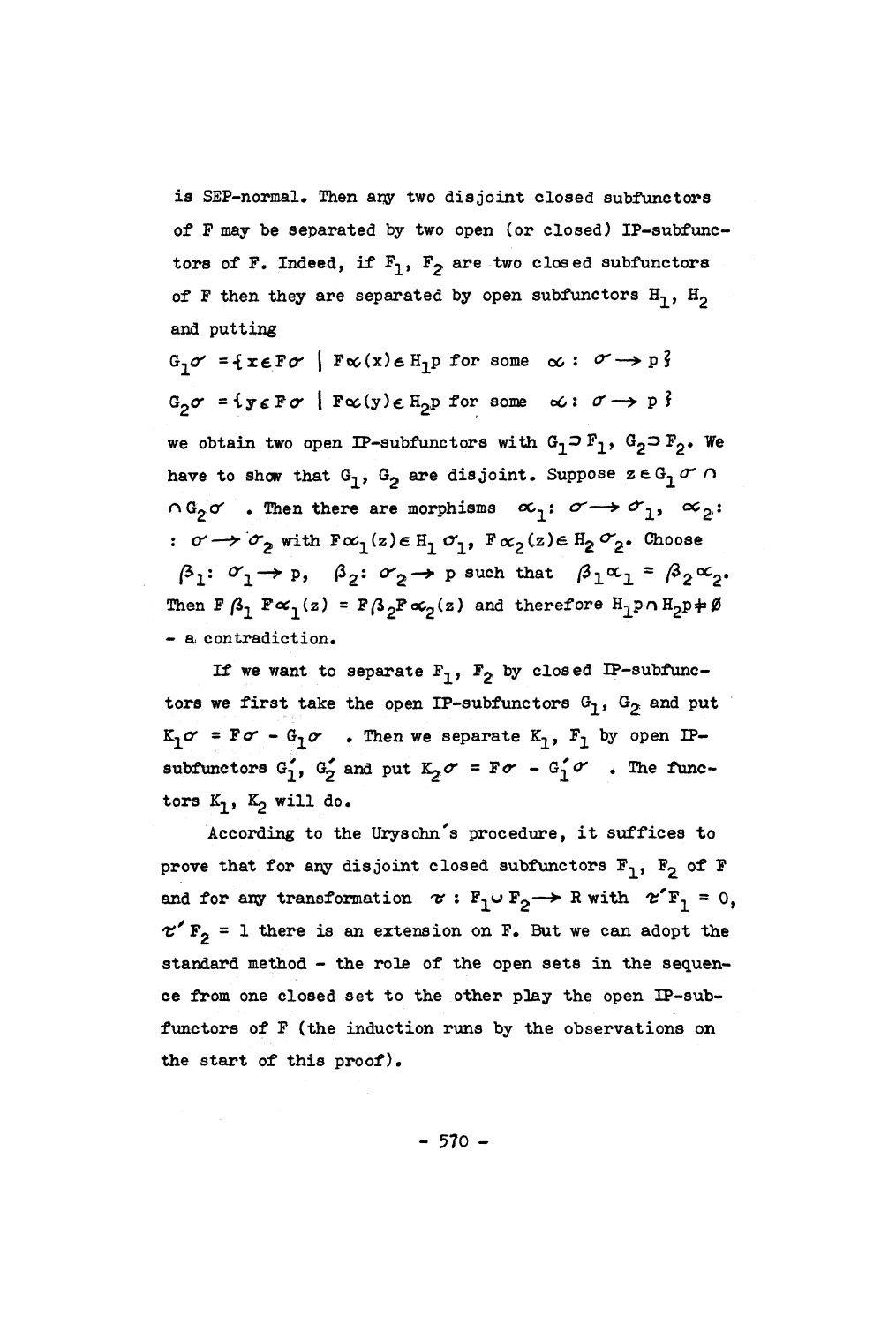Conversely, suppose k is not weakly filtered. So there exist morphisms  $\alpha_1: \alpha \rightarrow \alpha_1$ ,  $\alpha_2: \alpha \rightarrow \alpha_2$  such that  $\beta_1 \alpha_1 \neq \beta_2 \alpha_2$  for all morphisms  $\beta_1$ ,  $\beta_2$ . Let F :  $k \rightarrow$  Set be the functor Hom ( $\sigma$ , -), i.e. F  $p = f \infty$  *o* : :  $\sigma \rightarrow p$  *j*. Endow each F p with the discrete topology and define  $F_1$ ,  $F_2$  such that

 $\mathbb{F}_1 \mathbb{p} = \{ \infty : \mathscr{O} \longrightarrow \mathbb{p} \mid \infty = \{ 3 \infty \}$  for some  $\mathscr{B} : \mathscr{O}_1 \longrightarrow \mathbb{p} \}$  $F_{2}p = \{\infty: \sigma \rightarrow p \mid \alpha = \beta \alpha_{2} \text{ for some } \beta: \sigma_{2} \rightarrow p \}$ .

The functors  $F_1$ ,  $F_2$  are disjoint (closed, open) subfunctors of F. Consider the transformation  $\alpha'$ : F<sub>1</sub>U F<sub>2</sub>  $\rightarrow$  $\rightarrow$  C<sub>R</sub> such that  $\alpha'$  F<sub>1</sub> = 0,  $\alpha'$  F<sub>2</sub> = 1. If  $\alpha$  : F  $\rightarrow$  C<sub>R</sub> is an extension of  $\alpha'$  then  $0 = \alpha'_{\alpha_1} (\alpha_1) = \alpha_{\sigma} (id_{\sigma}) =$  $= x'_{\alpha'} (\alpha_2) = 1 - a$  contradiction.

Remark. A monoid (as a category) is weakly filtered iff the intersection of each pair of its left ideals is nonvoid.

A partially ordered set (as a thin category) is weakly filtered iff every its component is directed.

Proof is easy.

One more definition of normality may be in place: A functor F:  $k \rightarrow$  Top is called OB-normal if  $F\sigma$  is a normal space for all objects  $\sigma \in k$ . As the following examples show, the situation here is less nice than that in the Theorem before.

Statement  $l$ : Let k be a finite category. If k is weakly filtered then any OB-normal functor F:  $k \rightarrow Top$  is TU-normal.

 $-571 -$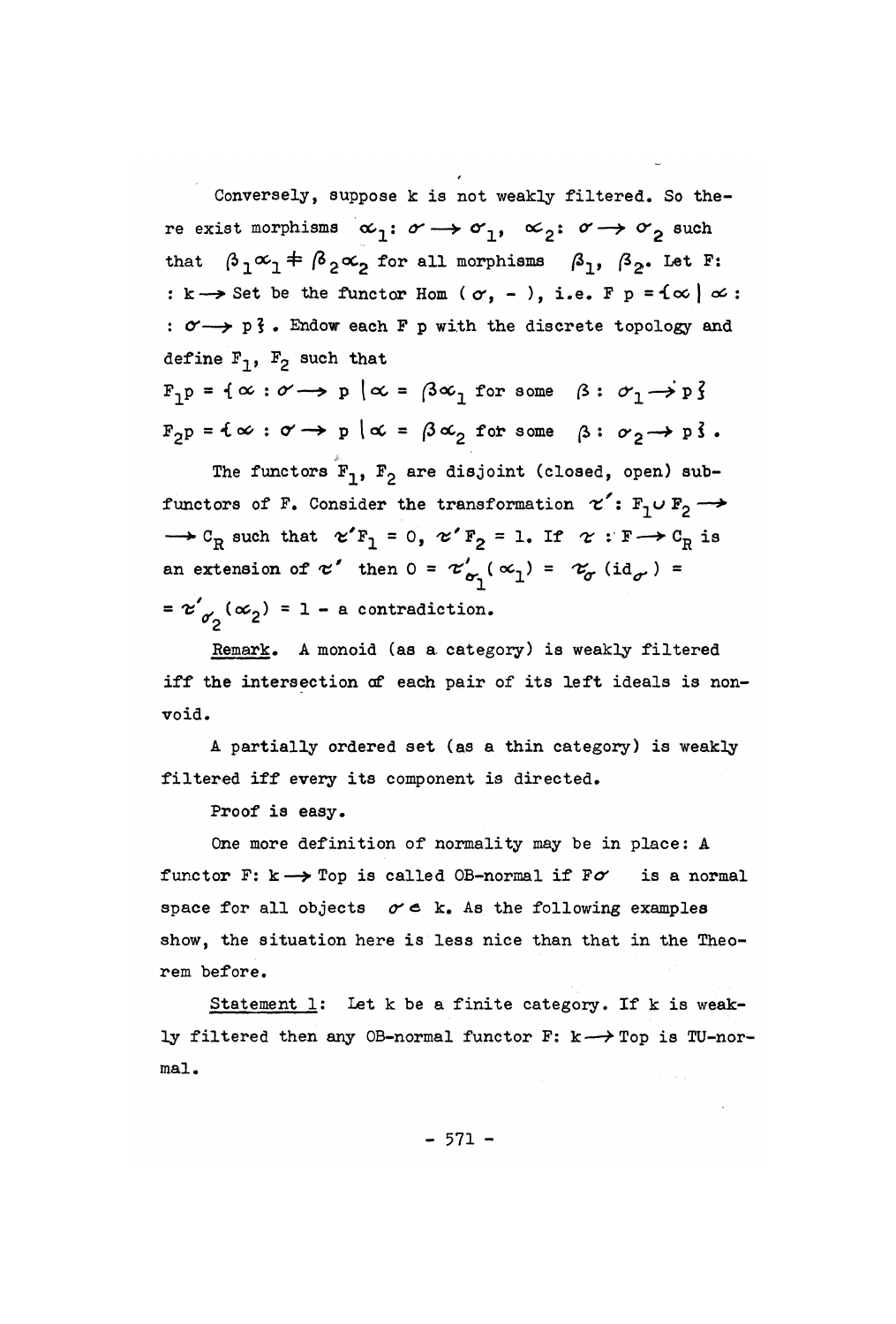**Proof is not difficult.** 

**Statement 2: Let k be a partially ordered set. If every component of k has the greatest element then any OB-normal functor F: k—»• Top is TU-normal. If a component of k has not the greatest element then we can construct an OB-normal functor F: k—***\*>* **Top which is neither SEP-normal nor TU-normal.** 

**Proof: Evidently, the first part holds. The second**  part will be proved in two steps. First, let  $\omega$  be a limit ordinal and let  $0rd_{\omega}$  be the set of all smaller ordi**nals than**  $\omega$  . Define an OB-normal functor F: Ord<sub> $\omega$ </sub>  $\rightarrow$  $\rightarrow$  Top as follows: Given a morphism  $\alpha: \alpha \rightarrow$  p (i.e.  $\alpha \leq p$ ) then  $F\alpha = Fp = 0$ rd<sub>o</sub>,  $\vee$   $f \omega f$ . The topology is discrete on the subspace Ord<sub> $\omega$ </sub> and a base of the neighbourhoods of  $\omega$  is formed by the sets  $\mathcal{O}_0 = \{ \sigma \in$  $\epsilon$  Ord<sub>c</sub>,  $\sigma > q$   $\epsilon$  u  $\{\omega\}$ . The mapping  $F\alpha$ :  $F\sigma \rightarrow Fp$  is defined such that if  $q < \sigma$  or  $q > p$  then  $F\alpha(q) = q$ ,  $F \propto (q) = 0$  otherwise. Further define subfunctors  $F_1$ ,  $F_2$ such that  $F_1 \sigma = 103$ ,  $F_2 \sigma = \{\omega\}$  for any  $\sigma \in k^*$  Fi**nally, define a transformation**  $\tau': F_1 \cup F_2 \longrightarrow C_R$  **such that**  $\mathbf{z} \cdot \mathbf{F_1} = 0$ ,  $\mathbf{z} \cdot \mathbf{F_2} = 1$ . It is easy to check that  $\mathbf{z}$  has **extension on F.** 

Let  $k = (X, 4)$ . We can assume that  $(X, 4)$  is connec**ted and directed. Take a maximal chain**  $(X', \leq)$  **in**  $(X, \leq)$ with respect to the ordering  $\leq$  . The chain has a cofinal subset  $(Y, \leq)$  equivalent to the set Ord<sub> $\omega$ </sub> for a limit ordinal  $\omega$ . By the previous observation, we have an OB-normal functor F:  $(Y, \leq) \longrightarrow \text{Top}$ , a closed subfunctor F' of F

 $-572 -$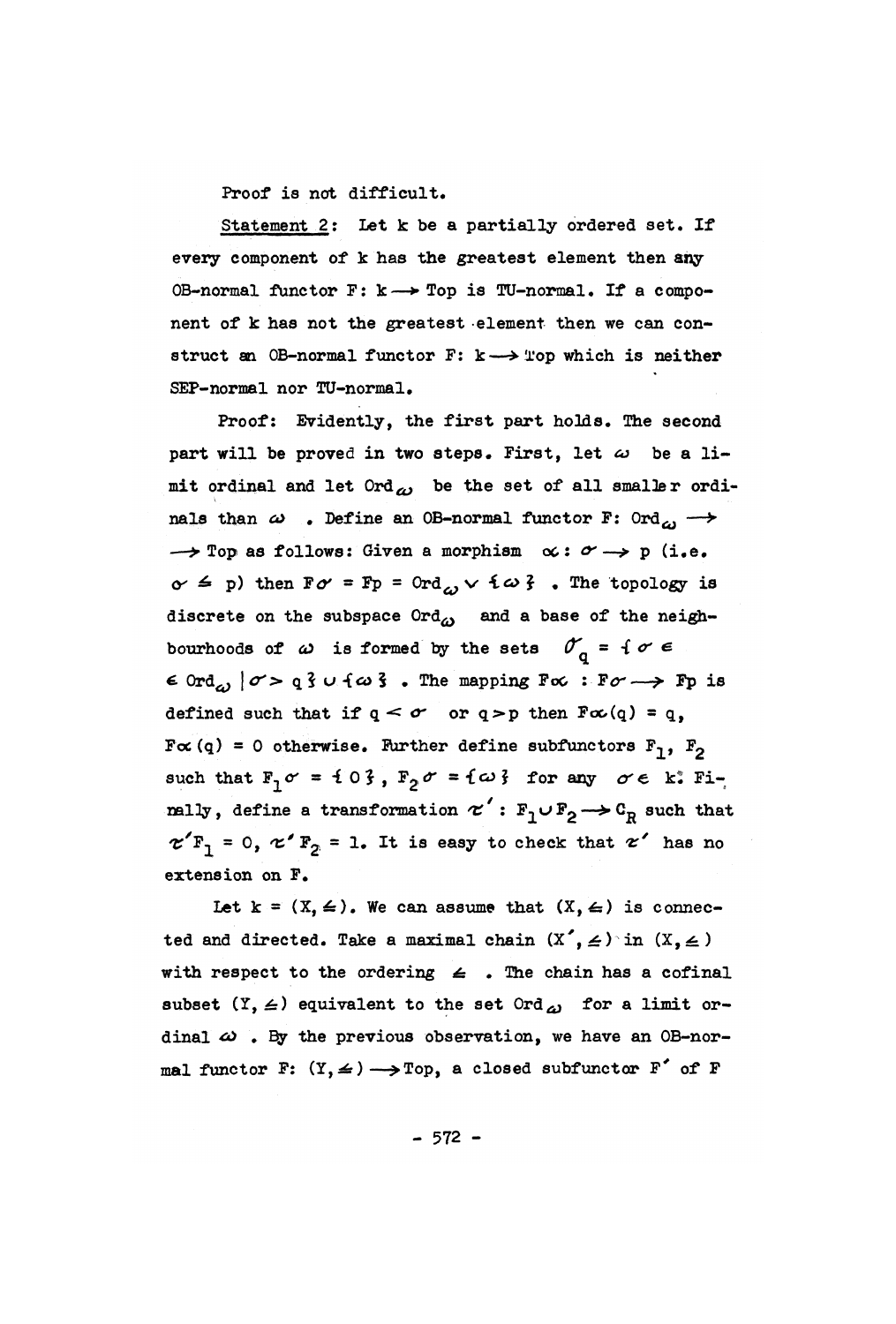and a transformation  $\alpha'$ :  $F' \rightarrow C_R$  which cannot be extended on F. We extend F on the entire  $(X, \leq)$ . Let  $\alpha: \sigma \rightarrow$  $\rightarrow$  p (i.e.  $\sigma \leq p$ ) and  $\sigma$ , peX. Then put  $H \propto = F/3$ where  $\beta : \sigma' \rightarrow p'$ ,  $\sigma'$ ,  $p' \in \mathbb{Y}$  and  $\sigma'$  (and similarly p**') is determined by the following condition:** *or'* **is the**  smallest element of  $(Y, \leq)$  among those which are not smaller than  $\sigma$  . It is easy to check that H is a functor **and the** p**roof is finished in fact.** 

**Statement 3: Let k be a grou**p**. If k has a regular**  cardinality then there is an OB-normal functor  $F: k \rightarrow$ **— > To**p **which is not TU-normal. If k is finite then F: : k—\*To**p **is OB-normal iff it is TU-normal.** 

**Proof: Let G be an infinite grou**p **with regular cardinality. Take a well-ordering -< of G such that all sequents have a smaller cardinality than G. We shall define a** functor F:  $G \rightarrow Top$ . Put  $F(G) = H \times H - \{n, n\}$  where H is **a** space on the set  $G \vee f$  n  $\zeta$  such that the topology of H **is discrete on G and a base of neighbourhoods of n is for**med by the sets  $0_n = \{ g \in G \mid g > h \}$  u  $\{ n \}$ . If  $g \in G$  then we define F g such that  $Fg(x,y) = (gx,y)$  if  $x \ne n$ ,  $Fg(n,y) =$ **= (n,y). Clearly F is an OB-normal functor (Fg is continuous as k has a regular cardinality). Define a closed sub**functor  $F'$  of  $F$  such that  $F' = F_1 \cup F_2$  where  $F_1 G =$  $= { (n,g) | g \in G}$  and  $F_2G = { (g,n) | g \in G}$  . One can check that the transformation  $\tau' : F' \to C_R$  such that  $\mathcal{L} \big( \mathbf{F}_1 = 0, \mathcal{L} \big/ \mathbf{F}_2 = 1 \text{ has no extension on } \mathbf{F}_2.$ 

**- 573 -**